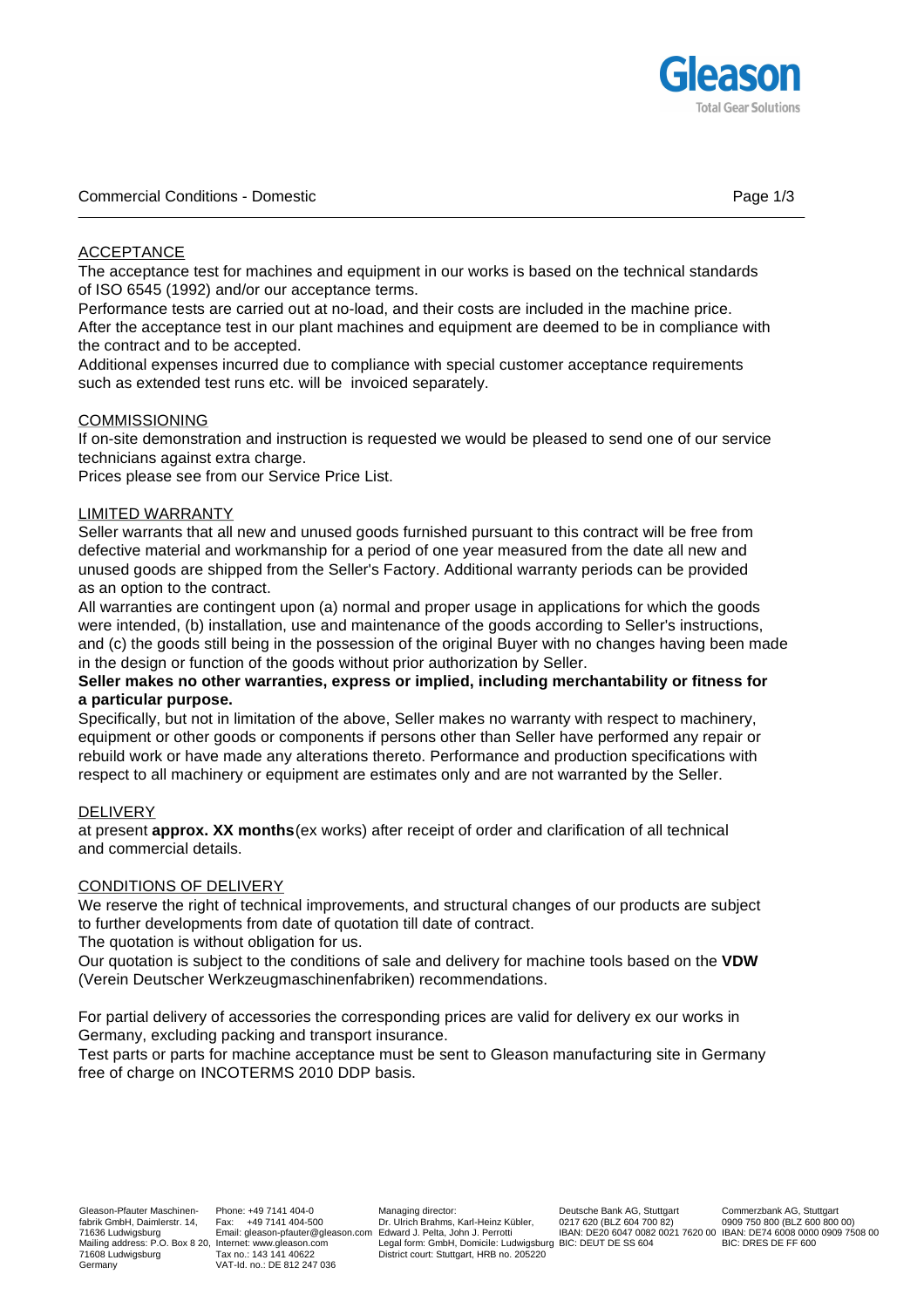

Commercial Conditions - Domestic Page 2/3

# PRICES AND VALIDITY

This quotation is non-binding and valid up to **XX.XX.XXXX**.

The prices quoted above are based on our present production costs and ex works.

They can be accepted only as firm on the condition that a definite order with complete technical specification is placed in due time so as to enable us to ship the complete order latest by **XX.XX.XXXX**. When delivering after this date we must reserve the right to invoice our list prices, valid at the date of shipment.

### PRICING TERMS

Ex works, packing and transport insurance are not included. Packing is invoiced at cost and cannot be returned.

Otherwise, the prices are calculated as net prices within the meaning of the VAT Act.

#### PAYMENT TERMS

In accordance with our general conditions for the supply as follows:

30 % with order

60 % upon notification that machinery is ready for dispatch

10 % after installation of the machine, within 30 days

All payments strictly net.

Please remit your payment to our bank accounts listed below.

Commerzbank AG, Stuttgart

Account No. 0909 750 800 (BLZ 600 800 00)

IBAN: DE74 6008 0000 0909 7508 00

BIC/SWIFT: DRES DE FF 600

The goods remain our property until full payment has been effected.

### DELAYED INSTALLATION AT CUSTOMER SITE

In case the installation of the equipment at customer's site is delayed by circumstances, which are not the responsibility of Gleason, the next payment step has to occur within 30 days after the arrival of the equipment at the customer plant.

### WORKPIECE-DEPENDING ACCESSORIES

For any change of the workpiece design carried out by the customer, which takes place up to four weeks after order placement, that causes an additional review of the workpiece drawings, the customer has to pay an additional amount of EUR 500,-- (excluding VAT) for each changed workpiece position. For subsequent changes of the workpiece design carried out by the customer, which causes changes at the workpiece depending accessories, the customer has to pay the full amount of the additional costs incurred depending on the actual design costs and production status.

### CANCELLATION

The unilateral cancellation of this contract by the Buyer is excluded. This does not apply to rights of the Buyer concerning termination of the contract set out elsewhere in this contract as well as the right of the Buyer to terminate for cause.

A cancellation of this contract is only possible with written consent of Gleason.

If this contract is cancelled in mutual agreement Gleason is nonetheless entitled to the contract volume, less saved expenditure, at a minimum of 25 % of the contract value unless the Buyer proves that the saved expenditure exceeds 75 % of the contract value.

Phone: +49 7141 404-0 Fax: +49 7141 404-500 Email: gleason-pfauter@gleason.com Edward J. Pelta, John J. Perrotti VAT-Id. no.: DE 812 247 036

Managing director: Dr. Ulrich Brahms, Karl-Heinz Kübler, Legal form: GmbH, Domicile: Ludwigsburg BIC: DEUT DE SS 604 District court: Stuttgart, HRB no. 205220

Deutsche Bank AG, Stuttgart 0217 620 (BLZ 604 700 82)

IBAN: DE20 6047 0082 0021 7620 00 IBAN: DE74 6008 0000 0909 7508 00 Commerzbank AG, Stuttgart 0909 750 800 (BLZ 600 800 00) BIC: DRES DE FF 600